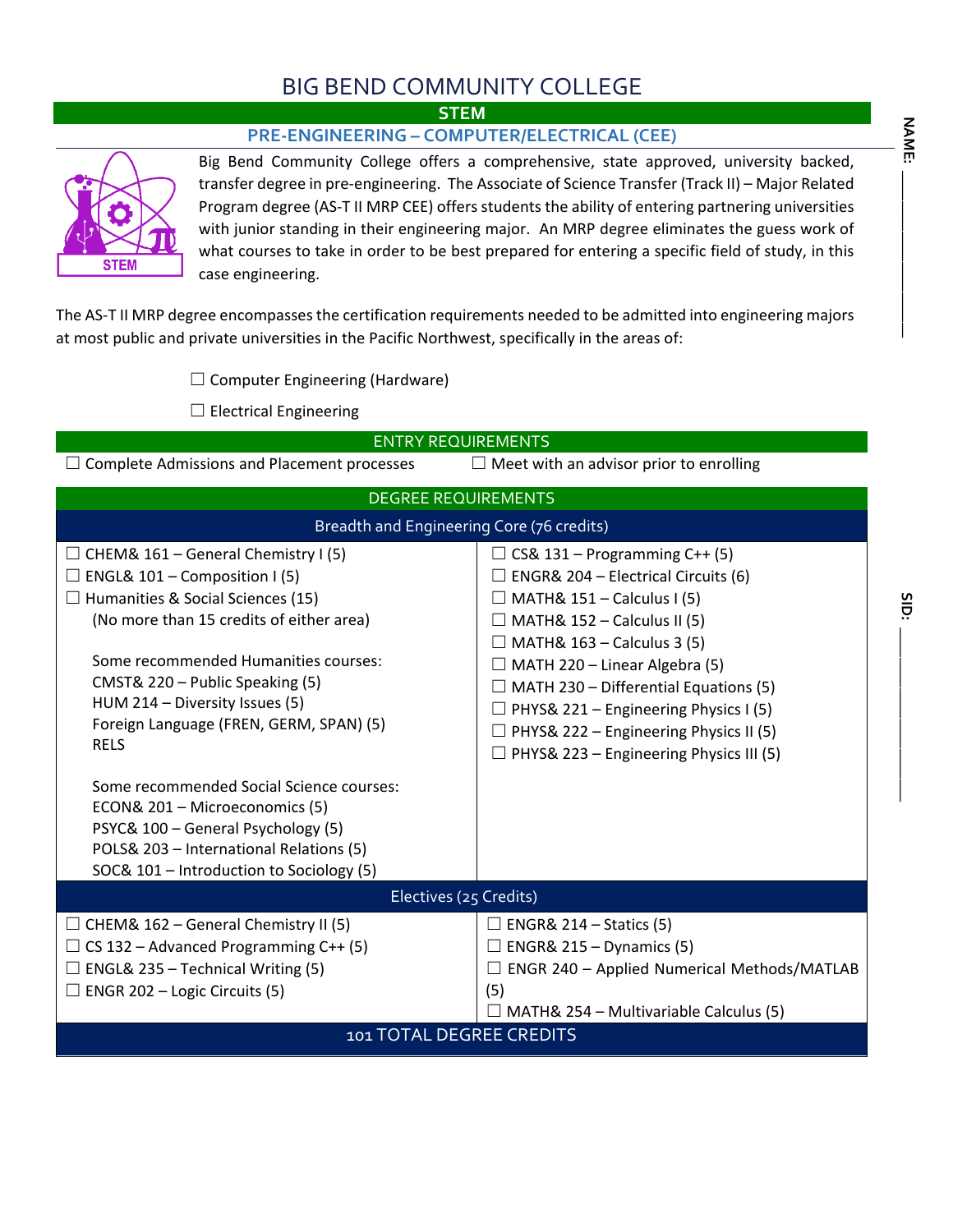## PRE-ENGINEERING (CEE) PREREQUISITE FLOW CHART

Start by talking with your assigned advisor to determine which courses to take first based on your placement scores.

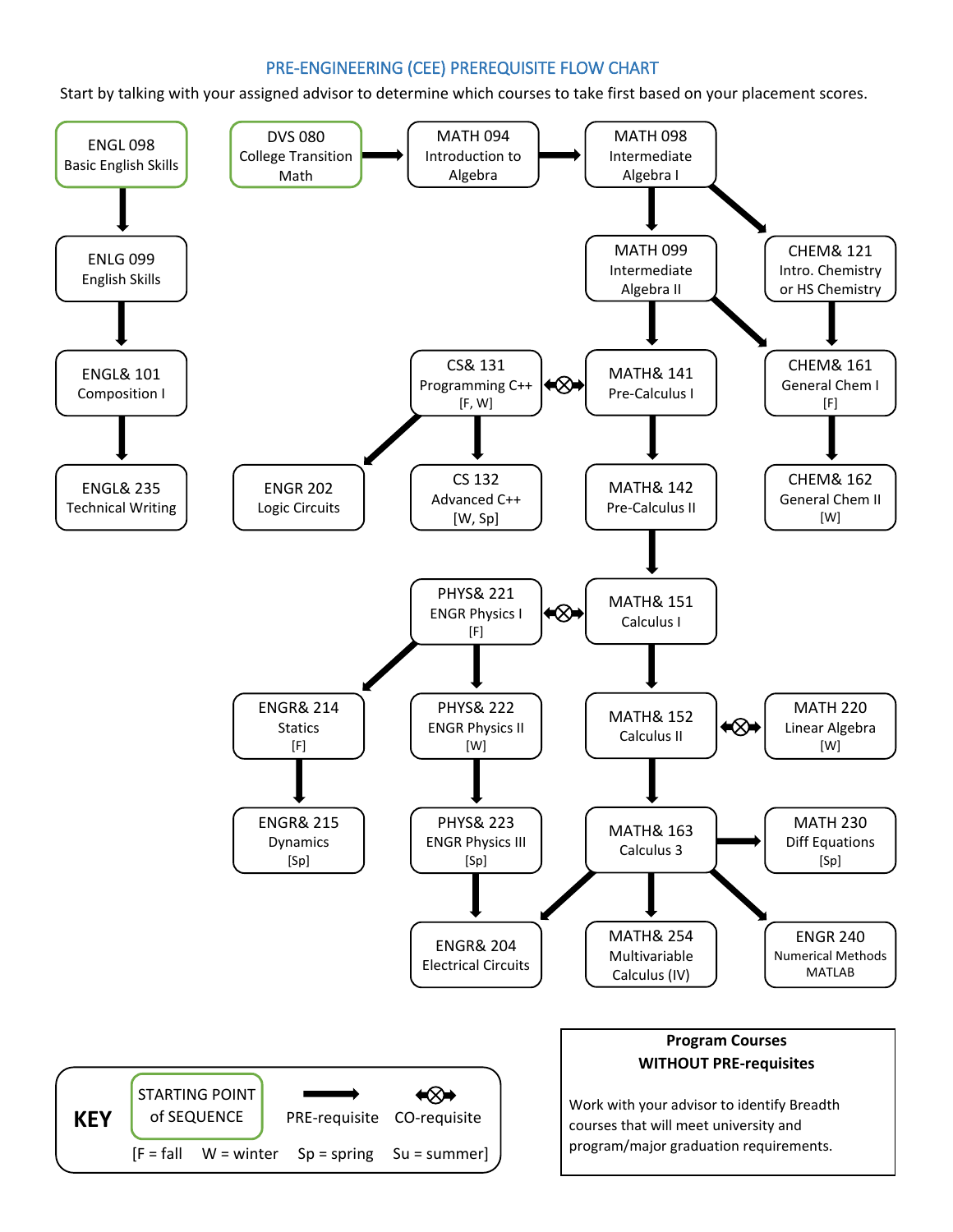| STARTING WITH PLACEMENT AT PRE-CALCULUS     |                                                    |                                   |  |  |  |  |  |  |  |  |
|---------------------------------------------|----------------------------------------------------|-----------------------------------|--|--|--|--|--|--|--|--|
| CEE QUARTERLY PROGRAM PLAN (YEAR ONE)       |                                                    |                                   |  |  |  |  |  |  |  |  |
| FALL (13 credits)                           | WINTER (15 credits)                                | SPRING (15 credits)               |  |  |  |  |  |  |  |  |
| CHEM& 161 (5)                               | CHEM& 162 (5)                                      | ENGL& 101 (5)                     |  |  |  |  |  |  |  |  |
| MATH& 141 (5)                               | required for semester equivalent                   | MATH& 151 (5)                     |  |  |  |  |  |  |  |  |
| ENGR 110 or MCT 110 (3) advised             | MATH& 142 (5)                                      | Humanities/Social Science (5)     |  |  |  |  |  |  |  |  |
|                                             | Humanities/Social Science (5)                      |                                   |  |  |  |  |  |  |  |  |
| <b>QUARTERLY PROGRAM PLAN (YEAR TWO)</b>    |                                                    |                                   |  |  |  |  |  |  |  |  |
| FALL (10 credits)                           | SPRING (15 credits)<br>WINTER (10 credits)         |                                   |  |  |  |  |  |  |  |  |
| MATH& 152 (5)                               | MATH& 163 (5)                                      | MATH 230 (5)                      |  |  |  |  |  |  |  |  |
| PHYS& 221 (5)                               | PHYS& 222 (5)                                      | PHYS& 223 (5)                     |  |  |  |  |  |  |  |  |
|                                             |                                                    | Humanities/Social Science (5)     |  |  |  |  |  |  |  |  |
|                                             |                                                    |                                   |  |  |  |  |  |  |  |  |
|                                             | <b>EXAMPLE QUARTERLY PROGRAM PLAN (YEAR THREE)</b> |                                   |  |  |  |  |  |  |  |  |
| FALL (15 credits)                           | WINTER (15 credits)                                | SPRING (16 credits)               |  |  |  |  |  |  |  |  |
| CS& 131 (5)                                 | CS 132 (5)                                         | ENGL& 235 (5)                     |  |  |  |  |  |  |  |  |
| ENGR& 214 (5)                               | ENGR 202 (5)                                       | ENGR& 215 (5)                     |  |  |  |  |  |  |  |  |
| MATH& 254 (5)                               | MATH 220 (5)                                       | ENGR& 204 (6)                     |  |  |  |  |  |  |  |  |
|                                             |                                                    |                                   |  |  |  |  |  |  |  |  |
|                                             | STARTING WITH PLACEMENT BELOW PRE-CALCULUS         |                                   |  |  |  |  |  |  |  |  |
|                                             | CEE QUARTERLY PROGRAM PLAN (YEAR ONE)              |                                   |  |  |  |  |  |  |  |  |
| FALL (13 credits)                           | WINTER (15 credits)                                | SPRING (15 credits)               |  |  |  |  |  |  |  |  |
| ENGL 099 (5)                                | ENGL& 101 (5)                                      | MATH& 141 (5)                     |  |  |  |  |  |  |  |  |
| MATH 094-099 (5)                            | MATH 094-099 (5)                                   | CHEM& 121 (5) if needed r         |  |  |  |  |  |  |  |  |
| ENGR 110 or MCT 110 (3)                     | Humanities/Social Science (5)                      | Humanities/Social Science (5)     |  |  |  |  |  |  |  |  |
| strongly recommended                        |                                                    |                                   |  |  |  |  |  |  |  |  |
|                                             | QUARTERLY PROGRAM PLAN (YEAR TWO)                  |                                   |  |  |  |  |  |  |  |  |
| FALL (15 credits)                           | WINTER (15 credits)                                | SPRING (10 credits)               |  |  |  |  |  |  |  |  |
| CHEM& 161 (5)                               | CHEM& 162 (5)                                      | MATH& 152 (5)                     |  |  |  |  |  |  |  |  |
| MATH& 142 (5)                               | required for semester equivalent                   | PHYS& 114 (5)                     |  |  |  |  |  |  |  |  |
| MATH 094-099 (5)                            | MATH& 151 (5)                                      | if recommended by your advisor or |  |  |  |  |  |  |  |  |
|                                             | Humanities/Social Science (5)                      | instructor                        |  |  |  |  |  |  |  |  |
| EXAMPLE QUARTERLY PROGRAM PLAN (YEAR THREE) |                                                    |                                   |  |  |  |  |  |  |  |  |
| FALL (10 credits)                           | WINTER (10 credits)                                | SPRING (10 credits)               |  |  |  |  |  |  |  |  |
| MATH& 163 (5)                               | MATH 220 (5)                                       | MATH 230 (5) HYS& 223 (5)         |  |  |  |  |  |  |  |  |
| PHYS& 221 (5)                               | PHYS& 222 (5)                                      |                                   |  |  |  |  |  |  |  |  |
| EXAMPLE QUARTERLY PROGRAM PLAN (YEAR FOUR)  |                                                    |                                   |  |  |  |  |  |  |  |  |
| FALL (15 credits)                           | WINTER (10 credits)                                | SPRING (16 credits)               |  |  |  |  |  |  |  |  |
| CS& 131 (5)                                 | CS 132 (5)                                         | ENGL& 235 (5)                     |  |  |  |  |  |  |  |  |
| MATH& 254 (5)                               | <b>ENGR 202 (5)</b>                                | ENGR& 204 (6)                     |  |  |  |  |  |  |  |  |
| ENGR& 214 (5)                               |                                                    | ENGR& 215 (5)                     |  |  |  |  |  |  |  |  |
|                                             |                                                    |                                   |  |  |  |  |  |  |  |  |

**NAME: \_\_\_\_\_\_\_\_\_\_\_\_\_\_\_\_\_\_\_\_\_\_**

**NAME:**